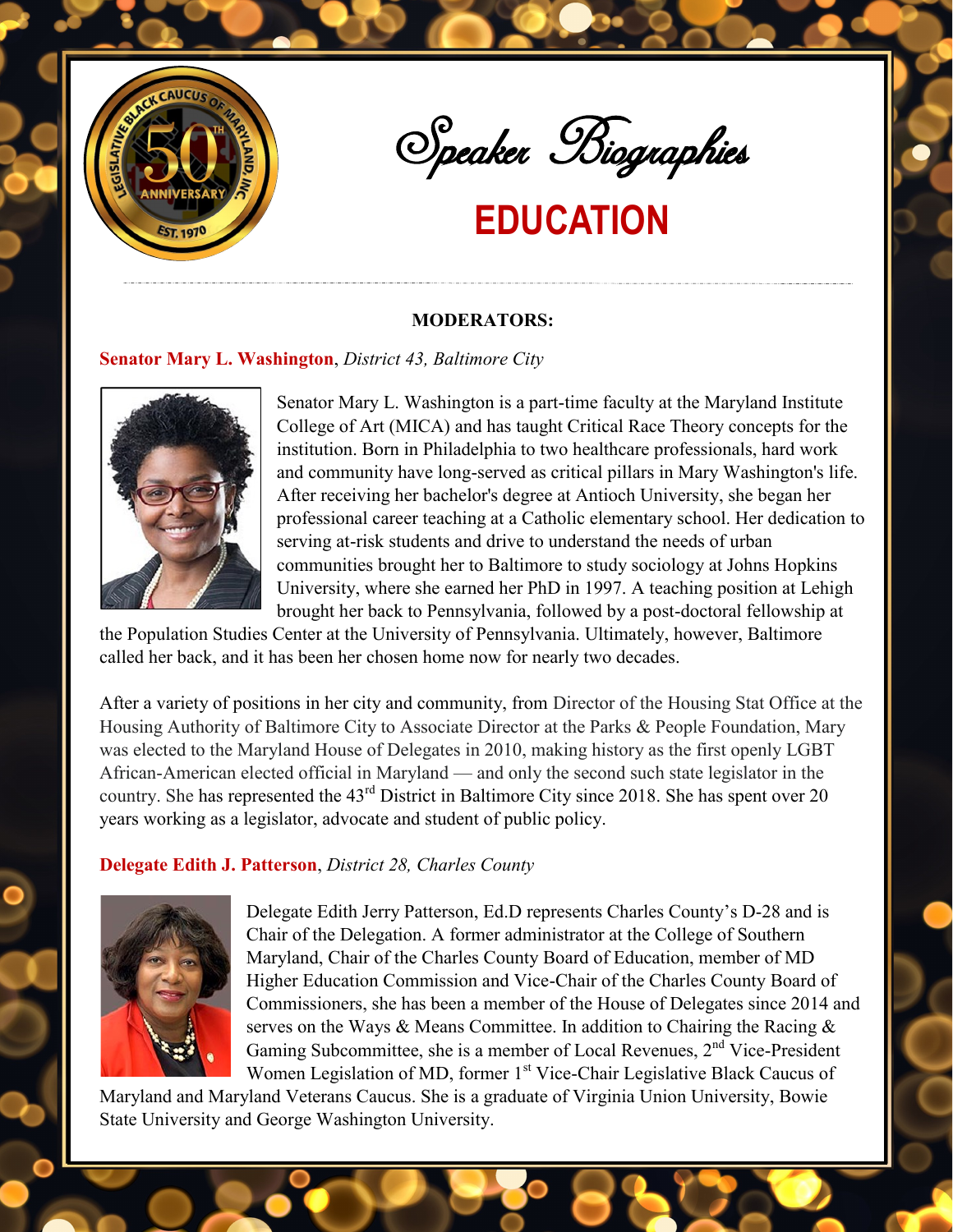



# **EDUCATION**

### **PANELISTS:**

**Dr. Dexter Blackman**, *Assistant Professor, History, Morgan State University, James H. Gilliam Jr. College of Liberal Arts* 



Dexter L. Blackman, PhD is the author of the forthcoming book *We Are Standing Up For Humanity: Black Power, The Myth of the Black Athlete, and the 1968 Olympic Project for Human Rights* and an Assistant Professor of History and African American *Studies* at Morgan State University. He has also held research fellowships at W. E. B. DuBois Institute for African and African American Research at Harvard University, UCLA's Ralph Bunche Center and the University

of Chicago's Black Metropolitan Research Center.

### **Pamela L. Cousins**, *Vice-President, Calvert County Public Schools*



Pamela L. Cousins was first elected to the Calvert County Public Schools in 2014 and re-elected in 2018 and currently serves as its Vice-President. The school system adopted an Educational Equity platform for their curriculum. Ms. Cousins served in the U.S. Air Force and has over 27 years of cyber security, project management and leadership experience in building teams and managing secure IT.

**Dr. Adrienne Dixson,** *Associate Professor, Department of Education Policy, Organization & Leadership, University of Illinois Urbana-Champaign* 



Dr. Adrienne Dixson is a scholar of race & gender equity in urban educational context. Dixson currently serves as an Associate Professor of Critical Race Theory and Education at the University of Illinois at Urbana-Champaign. Her scholarship examines the intersectionality of race, class and gender in urban educational contexts, with a particular interest in how these issues impact educational equity for students and people of color in the urban south. She is an author of over 30 scholarly journals articles and book chapter and editor of 5 books on Critical Race Theory and education, research and race and

urban education.